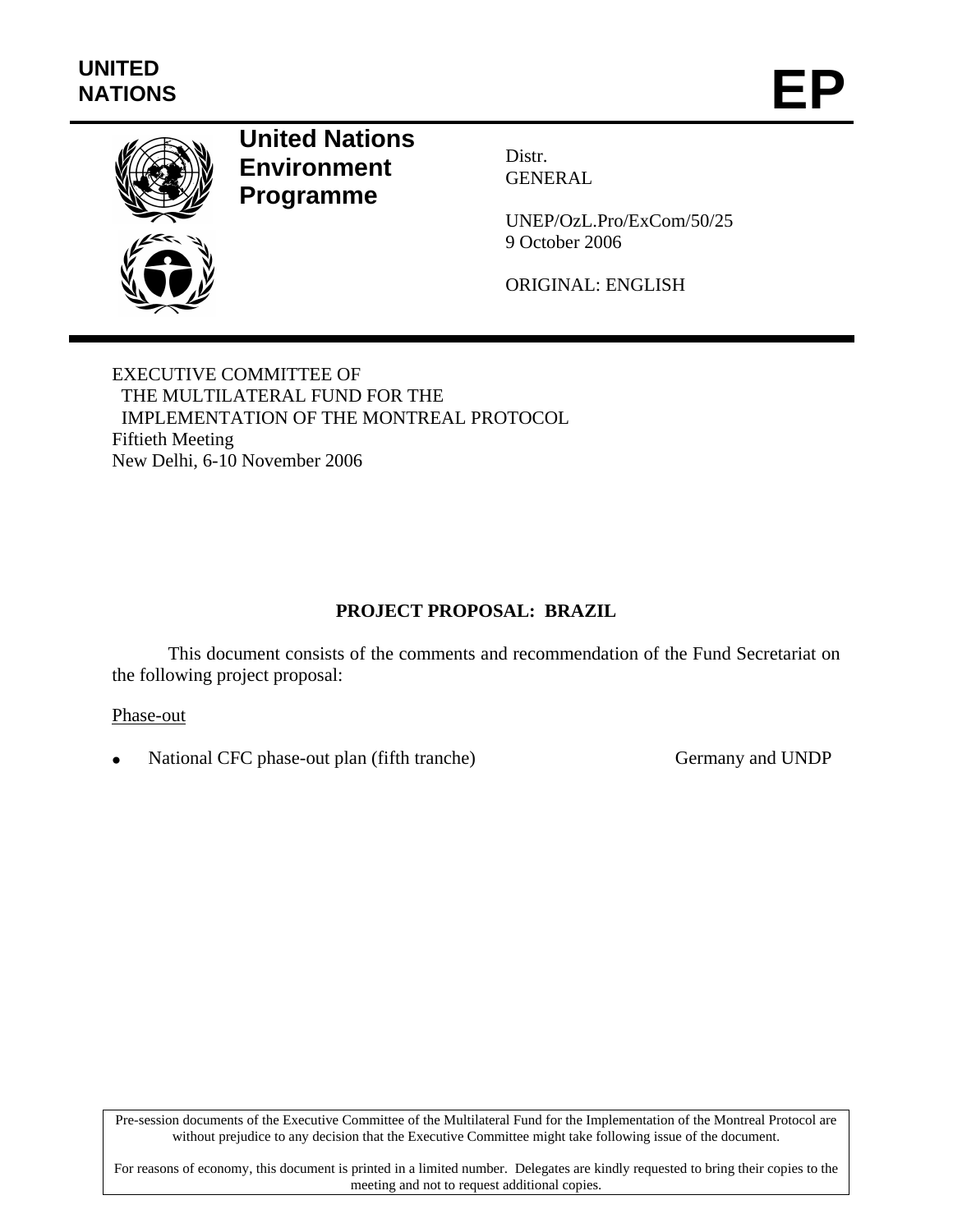## **PROJECT EVALUATION SHEET – MULTI-YEAR PROJECTS BRAZIL**

|     | <b>PROJECT TITLE</b>                                                                        | <b>BILATERAL/IMPLEMENTING AGENCY</b> |
|-----|---------------------------------------------------------------------------------------------|--------------------------------------|
|     | National CFC phase-out plan (fifth tranche)                                                 | Germany and UNDP                     |
|     | <b>SUB-PROJECT TITLES</b>                                                                   |                                      |
| (a) | Technical assistance for MDI transition strategy                                            | <b>UNDP</b>                          |
| (b) | MDI technical assistance/investment projects                                                | <b>UNDP</b>                          |
| (c) | Investment projects – CFC-113 solvents                                                      | <b>UNDP</b>                          |
| (d) | Investment projects – CFC-12 sterilants                                                     | <b>UNDP</b>                          |
| (e) | Investment projects - foam manufacturing                                                    | <b>UNDP</b>                          |
| (f) | Investment projects – commercial refrigeration manufacturing                                | <b>UNDP</b>                          |
| (g) | Investment project – MAC CFC-12 R & R project                                               | <b>UNDP</b>                          |
| (h) | Investment project – industrial refrigeration and central air-conditioning $R & R$ project  | <b>UNDP</b>                          |
| (i) | Domestic & commercial refrigeration service sector: technician training project             | Germany                              |
| (j) | Domestic & commercial refrigeration service sector: CFC-12 recovery project                 | <b>UNDP</b>                          |
| (k) | Domestic & commercial refrigeration service sector: regional CFC-12 recycle/reclaim project | <b>UNDP</b>                          |
| (1) | Customs training                                                                            | Germany                              |
| (m) | Project implementation & monitoring unit                                                    | <b>UNDP</b>                          |

#### NATIONAL CO-ORDINATING AGENCY: CONAMA

#### **LATEST REPORTED CONSUMPTION DATA FOR ODS ADDRESSED IN PROJECT A: ARTICLE-7 DATA (ODP TONNES, 2005**, **AS OF SEPTEMBER 2006)**

Annex A, Group I, CFC 967.18

#### **B: COUNTRY PROGRAMME SECTORAL DATA (ODP TONNES, 2005**, **AS OF SEPTEMBER 2006)**

| ODS               | Aerosol                                              | Foam | Ref. | ODS | Solvents | agent<br>Process | Fumigan |
|-------------------|------------------------------------------------------|------|------|-----|----------|------------------|---------|
| $\sim$<br>ີ<br>◡▴ | data<br>subm<br>mitted<br>sectora.<br>N <sub>0</sub> |      |      |     |          |                  |         |

**CFC consumption remaining eligible for funding (ODP tonnes)** 0

**CURRENT YEAR BUSINESS PLAN:** Total funding US \$1,282,000: total phase-out 302.6ODP tonnes.

|            | PROJECT DATA                                  | 2002       | 2003      | 2004         | 2005      | 2006      | 2007      | 2008     | 2009     | 2010     | <b>Total</b> |
|------------|-----------------------------------------------|------------|-----------|--------------|-----------|-----------|-----------|----------|----------|----------|--------------|
| <b>CFC</b> | <b>Montreal Protocol limits</b>               |            | 10,521    | 10.521       | 5,261     | 5,261     | 1,578     | 1,578    | 1.578    | $\Omega$ |              |
| (ODP)      | Annual consumption limit                      | 8,280      | 6,967     | 5.020        | 3.070     | 2,050     | 1,000     | 424      | 74       | $\Omega$ |              |
| tonnes)    | Annual phase-out from ongoing projects        | 745        | 313       | 1,210        | 1.207     | $\Omega$  |           | $\Omega$ | $\Omega$ | $\Omega$ | 3,475        |
|            | Annual phase-out newly addressed              | 251        | 1.000     | 737          | 743       | 1,020     | 1,050     | 576      | 350      | 74       | 5.801        |
|            | Annual unfunded phase-out                     | $\Omega$   | $\Omega$  | $\Omega$     | $\Omega$  | $\Omega$  |           | $\Omega$ | $\Omega$ | $\Omega$ | $\Omega$     |
|            | TOTAL ODS CONSUMPTION TO BE PHASED OUT        | 996        | 1,313     | 1,947        | 1,950     | 1,020     | 1,050     | 576      | 350      | 74       | 9,276        |
|            | Total ODS consumption to be phased-in (HCFCs) | $\Omega$   | $\Omega$  |              | $\Omega$  | $\Omega$  |           | $\Omega$ | $\Omega$ | $\Omega$ | $\Omega$     |
|            | Final project costs (US \$):                  |            |           |              |           |           |           |          |          |          |              |
|            | Funding for UNDP                              | 7,860,000  | 5,720,000 |              | 3,970,000 | 2,856,400 | 1,190,000 | 870,000  | 250,000  | 100,000  | 22,816,400   |
|            | <b>Funding for Germany</b>                    | ,640,000   | 700,000   | $\Omega$     | $\Omega$  | 1,543,600 |           | $\Omega$ | $\Omega$ | $\Omega$ | 3,883,600    |
|            | <b>Total project funding</b>                  | 9,500,000  | 6,420,000 | $\mathbf{0}$ | 3,970,000 | 4,400,000 | 1,190,000 | 870,000  | 250,000  | 100,000  | 26,700,000   |
|            | Final support costs (US \$):                  |            |           |              |           |           |           |          |          |          |              |
|            | Support cost for UNDP                         | 705,400    | 500,000   | $\Omega$     | 342,500   | 242,276   | 92,300    | 63,500   | 12,500   | 5,000    | 1,963,278    |
|            | Support cost for Germany                      | 147,600    | 63,000    | $\Omega$     | $\Omega$  | 138,924   |           | $\Omega$ | $\Omega$ | $\Omega$ | 349,524      |
|            | <b>Total support costs</b>                    | 853,000    | 563,000   | $\mathbf{0}$ | 342,500   | 381,200   | 92,300    | 63,500   | 12,500   | 5,000    | 2,313,000    |
|            | TOTAL COST TO MULTILATERAL FUND (US \$)       | 10,353,000 | 6,983,000 | $\mathbf{0}$ | 4,312,500 | 4,781,200 | 1,282,300 | 933,500  | 262,500  | 105,000  | 29,013,000   |
|            | Final Project cost-effectiveness (US \$/kg)   |            |           |              |           |           |           |          |          |          | 4.60         |

**FUNDING REQUEST:** Approval of funding for the fifth tranche funding (2007) as indicated above.

|  | <b>SECRETARIAT'S RECOMMENDATION</b> | Blanket approval |
|--|-------------------------------------|------------------|
|--|-------------------------------------|------------------|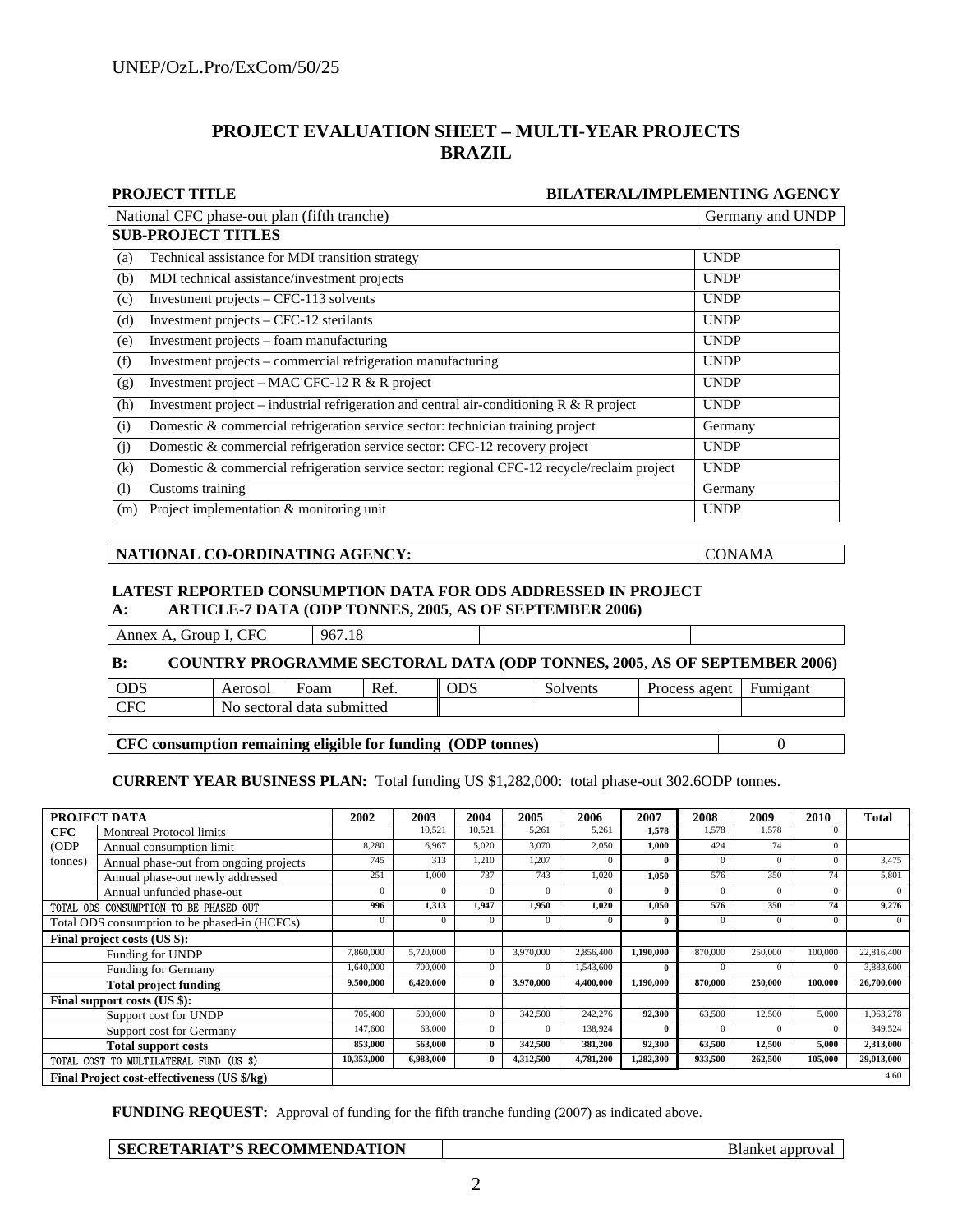# **PROJECT DESCRIPTION**

1. On behalf of Government of Brazil, UNDP has submitted a request, for consideration by the  $50<sup>th</sup>$  Executive Committee, for funding of the fifth phase of the national CFC phase-out plan (NCPP) at a cost of US \$1,190,000 and US \$92,300 in support costs. The NCPP for Brazil was approved in July 2002 at the  $37<sup>th</sup>$  Meeting of Executive Committee, at a total level of funding of US \$26.7 million. With the support of this plan, the Government of Brazil intends to achieve complete phase out of its CFC consumption by 2010, starting at a consumption level of 8,280 ODP tonnes in 2002.

## **Background**

2. The plan is being implemented with the assistance of UNDP as lead implementing agency and the Government of Germany as co-operating agency for the service technician and customs officer training programmes component. So far, requests for four tranches have been approved.

3. The documentation submitted by UNDP to the  $50<sup>th</sup>$  Meeting, on behalf of the Government of Brazil, consists of:

- (a) A comparison of achievements versus performance indicators for 2005, such as consumption, work plan targets etc.;
- (b) An independent verification report regarding 2005 consumption data;
- (c) Report on the progress achieved in the first seven months of the fourth phase of the implementation work plan (2006); and
- (d) Fifth phase of the implementation of the work plan (2007) and related funding request.

# Verification

4. UNDP submitted a report on the verification of CFC consumption of Brazil in 2005 and of the implementation of the activities under the national phase-out plan. The verification confirmed that Brazil consumed a total of 967.31 ODP tonnes of CFCs in 2005, as compared to the maximum allowable consumption under the agreement of 3,070 ODP tonnes for the same year.

### Status

5. The plan covers activities in multiple sub-sectors and activities. An overview of the current status is provided in the following table: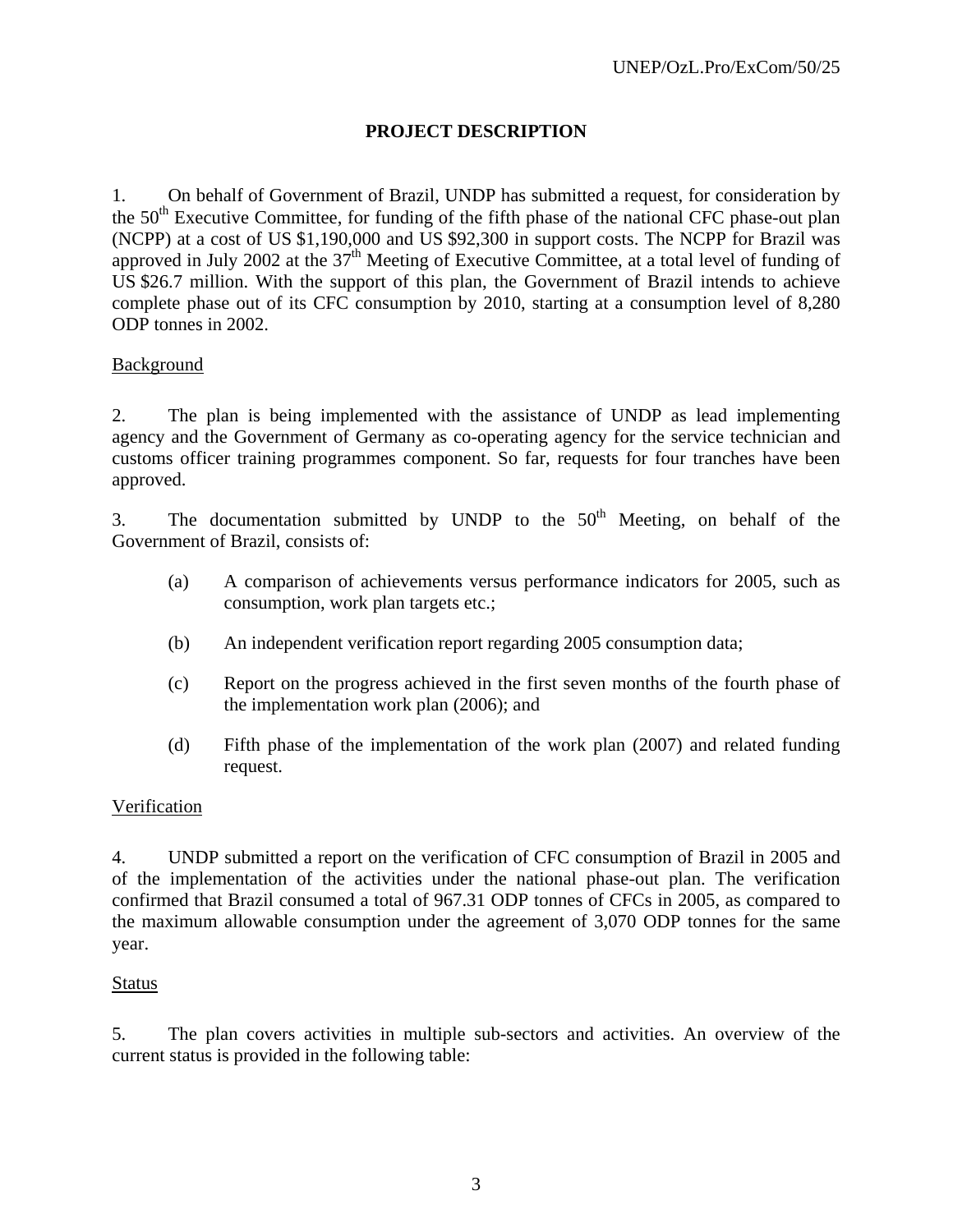| <b>ACTIVITY/</b><br><b>SECTOR</b>                                                                      | <b>OVERVIEW</b>                                                                                                                                                                                                                                                                                                                                                                                                                                                                                                                                                                                                                                                                                                                                                                                           |
|--------------------------------------------------------------------------------------------------------|-----------------------------------------------------------------------------------------------------------------------------------------------------------------------------------------------------------------------------------------------------------------------------------------------------------------------------------------------------------------------------------------------------------------------------------------------------------------------------------------------------------------------------------------------------------------------------------------------------------------------------------------------------------------------------------------------------------------------------------------------------------------------------------------------------------|
| CFC recovery                                                                                           | Close co-ordination with training efforts (GTZ-implemented) has been<br>achieved. 562 CFC-12 recovery machines have been distributed to 70<br>companies in 26 cities in São Paulo State. Positive feedback (figures for<br>recovered CFC-12) has been received. Preparation for the next step was<br>carried out in five states. A Technical Cooperation Agreement was signed for<br>end-of-life recovery of CFC-12 in approximately 14,000 household<br>refrigerators.                                                                                                                                                                                                                                                                                                                                   |
| Foam<br>manufacturing<br>sector                                                                        | The conversion of 71 enterprises was completed in the integral skin, rigid PU<br>and flexible molded PU sub-sectors. From the 32 polyurethane flexible foam<br>projects, 12 chose methyelene chloride (MC) and 22 water-based<br>technologies as CFC replacement. The MC projects are technically and<br>financially completed and awaiting signature of Protocols and preparation of<br>reports, which will be completed in 2007. The projects with water-based<br>technology had their technical problems resolved in 2005. However, there<br>are some issues with the procurement of related equipment, trials and<br>training. Technical completion can be expected in the beginning of 2007 and<br>formal completion by mid-2007. No additional resources were allocated for<br>this sector in 2006. |
| Commercial<br>refrigeration<br>manufacturing<br>sector                                                 | As there were no companies that met the Government's criteria, the<br>Government decided to transfer the funds to the recovery component.<br>Consequently, no activities were carried out in this sector.                                                                                                                                                                                                                                                                                                                                                                                                                                                                                                                                                                                                 |
| <b>MAC</b><br>servicing<br>sector                                                                      | 22 training sessions took place with the participation of 359 technicians from<br>pre-selected companies in the sector. 242 R&R machines were distributed.<br>As an example, in July 2006 (latest report), 122 out of 242 companies<br>reported a total of 1.17 tonnes of CFC-12 recycled, as compared to<br>2.65 tonnes of new CFC refrigerant used; that indicates that about 30% of the<br>refrigerant consumption can be supplied through recovery in that sector.<br>Training and distribution work is ongoing.                                                                                                                                                                                                                                                                                      |
| Industrial<br>refrigeration<br>and central air-<br>conditioning<br>servicing<br>$sector -$<br>chillers | This activity has been re-focused and is being co-ordinated with the planned<br>activities under the project "application of energy-efficient CFC-free<br>technologies for replacement of CFC-based chillers", one<br>chiller<br>demonstration project approved by the $47th$ Meeting. The activities funded by<br>this plan are presently not advancing but awaiting the commencement of the<br>chiller replacement project.                                                                                                                                                                                                                                                                                                                                                                             |
| CFC reclaim<br>centre                                                                                  | The number of reclaim centres to be established has been modified from 10<br>to 5. One centre is operating since 2005 and reported a total of 0.716 tonnes<br>of CFC-12 recovered in 2005 with less than 12 months operation. For the<br>first 6 months of 2006, a further 0.456 tonnes of CFC-12 have been<br>recovered. A second operator has been identified and delivery of equipment<br>expected during 2007. The location of the two remaining reclaim centres has<br>been defined.                                                                                                                                                                                                                                                                                                                 |
| <b>MDI</b> transition<br>strategy                                                                      | Control on imports and used CFCs in this sector through the Technical<br>Federal Register has been established. First estimates of quantities have been<br>obtained, and a detailed analysis of the MDI sector and its needs is underway                                                                                                                                                                                                                                                                                                                                                                                                                                                                                                                                                                  |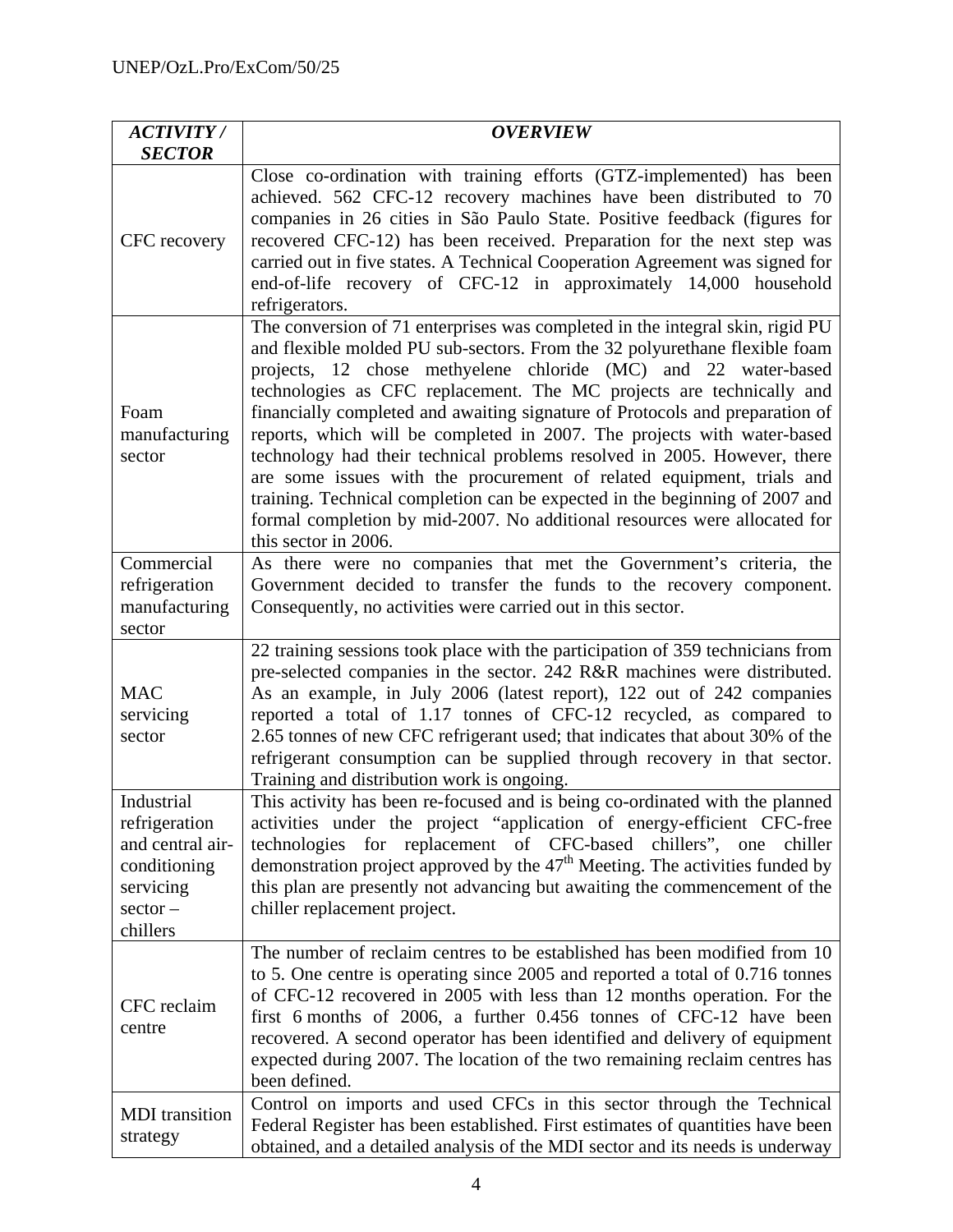| <b>ACTIVITY/</b>      | <b>OVERVIEW</b>                                                                                                |
|-----------------------|----------------------------------------------------------------------------------------------------------------|
| <b>SECTOR</b>         |                                                                                                                |
|                       | as a result of consultation with health sector stakeholders. The work is being                                 |
|                       | carried out by the Ministry of Health.                                                                         |
|                       | A survey showed that industries have adopted alternative, non CFC-based                                        |
|                       | solvents in dry-cleaning, metal degreasing, formulations as well as in                                         |
| CFC-113               | cleaning electro-electronics. According to the Foreign Trade System, there                                     |
| solvents              | has been no consumption of CFC-113 as solvent in Brazil since 2004. The                                        |
|                       | work is not yet concluded due to investigations into the potential use of                                      |
|                       | solvents as process agent.                                                                                     |
| $CFC-12$              | According to the research carried out, there seems to be no CFC-12                                             |
| sterilants            | consumption as sterilants since 2004. Final clarification will be achieved                                     |
|                       | through a survey, to be carried out in a number of states.                                                     |
|                       | 7,000 technicians had been trained by the end of July 2006. In total, 27                                       |
| Refrigeration         | mobile training units are available, each having a capacity to train 500                                       |
| service               | technicians per year. Production of 8,000 freely books with photo-training on                                  |
| technician            | good practices for mechanics in the commercial and domestic refrigeration                                      |
| training              | sector, 7,000 material kits on safety in gas recovery, as well as 6,000 posters                                |
|                       | for publicity on good practice training has been completed.                                                    |
|                       | In the previous tranche 55 customs officers/instructors as well 9 staff                                        |
| Customs               | members from the national environmental protection agency (IBAMA) that                                         |
| officer               | issues import licenses were trained. Since then, the activity was limited to                                   |
| training <sup>®</sup> | support in the development, revision and update of the Handbook for ODS                                        |
|                       | import and export control.<br>* Implemented by Government of Germany, all other estivities implemented by UNDP |

Implemented by Government of Germany; all other activities implemented by UNDP

6. The first 42 months of implementation, covered in the report, show a satisfactory performance. Evidently, the tranches have been front loaded. Disbursements of 50% or more of the funding approved have been achieved in half of the activities. The remaining activities have specific, structural issues leading to a slow disbursement, and are not likely to lead to delays in the phase-out. The plan met most of its objectives. The following comparison of expenditures relates to the sub-sectors and activities mentioned in the previous table, and provides valuable insights into the progress on implementation.

| Activity/Sector                          | <b>Total budget</b> | Expenditures (until 7.06) |          |
|------------------------------------------|---------------------|---------------------------|----------|
|                                          | 1st to 4th          | Amount                    | Share of |
|                                          | tranche             |                           | budget   |
| Project Implementation & Monitoring Unit | \$1,955,000         | \$1,154,770               | 59%      |
| CFC-12 Recovery Project                  | \$6,424,600         | \$2,116,374               | 33%      |
| Regional CFC-12 Reclaim Project          | \$1,936,800         | \$1,011,131               | 52%      |
| MAC CFC-12 R&R Project                   | \$2,006,400         | \$1,832,102               | 91%      |
| <b>Chillers R&amp;R Project</b>          | \$1,063,600         | \$55,869                  | 5%       |
| <b>Foam Manufacturing Project</b>        | \$4,200,000         | \$4,192,315               | 100%     |
| Comm. Refrigeration (CRM) Manufacturing  | \$1,370,000         | \$52,080                  | 4%       |
| <b>MDIs Investment Projects</b>          | \$450,000           | \$5,136                   | 1%       |
| Investment Projects - CFC-113 Solvents   | \$500,000           | \$7,658                   | 2%       |
| Investment Projects - CFC-12 Sterilants  | \$500,000           | \$1,116                   | 0%       |
| <b>Technician Training Project</b>       | \$3,742,400         | \$1,977,101               | 53%      |
| <b>Custom Training</b>                   | \$141,200           | \$130,270                 | 92%      |
| <b>Total</b>                             | \$24,290,000        | \$12,535,922              | 52%      |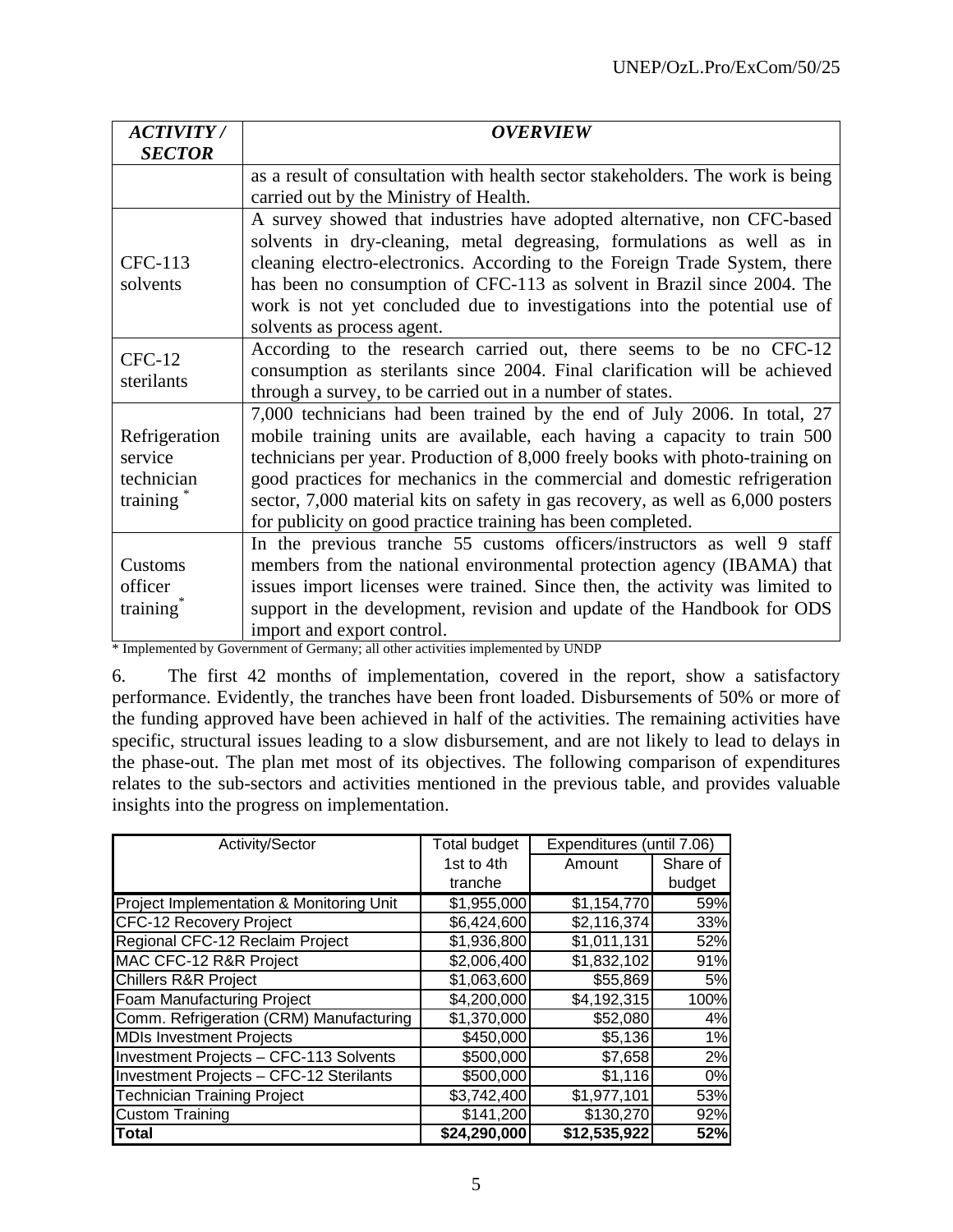7. A number of new activities were added by UNDP to the 2007 implementation plan, resulting in funding being reallocated between the different activities. The new activities include the establishment of recycling centers at stores that trade refrigeration components; two projects for replacement of existing CFC-refrigeration equipment by more energy efficient, non-CFC equipment in co-operation with energy suppliers; dissemination of technologies information; training and capacity-building in different regions; and the development of technical norms for recovery, recycling and reclamation. The amounts reallocated are set out in the table below.

| <b>Activity/Sector</b>                   | <b>Budget</b> | <b>Funding from</b> | <b>Revised budget</b> | Remaining    |
|------------------------------------------|---------------|---------------------|-----------------------|--------------|
|                                          | reallocation  | 5th tranche         | 1-5th tranche         | expenditures |
| Existing / long term planned activities  |               |                     |                       |              |
| Project Implementation & Monitoring Unit | \$300,000     |                     | \$2,255,000           | \$1,100,230  |
| CFC-12 Recovery Project                  | -\$1,152,274  |                     | \$5,272,326           | \$3,155,952  |
| Regional CFC-12 Reclaim Project          | \$0           |                     | \$1,936,800           | \$925,669    |
| MAC CFC-12 R&R Project                   | \$100,000     |                     | \$2,106,400           | \$274,298    |
| <b>Chillers R&amp;R Project</b>          | $-$288,406$   |                     | \$775,194             | \$719,325    |
| Foam Manufacturing Project               | \$0           |                     | \$4,200,000           | \$7,685      |
| Comm. Refrigeration (CRM) Manufacturing  | $-$1,317,920$ |                     | \$52,080              | \$0          |
| <b>MDIs Investment Projects</b>          | \$0           | \$990,000           | \$1,440,000           | \$1,434,864  |
| Investment Projects - CFC-113 Solvents   | \$0           |                     | \$500,000             | \$492,342    |
| Investment Projects - CFC-12 Sterilants  | \$0           |                     | \$500,000             | \$498,884    |
| <b>Technician Training Project</b>       | \$0           |                     | \$3,742,400           | \$1,765,299  |
| <b>Custom Training</b>                   | \$0           |                     | \$141,200             | \$10,930     |
| Sub-total                                | -\$2,358,600  | \$990,000           | \$22,921,400          | \$10,385,478 |
| Newly added activities                   |               |                     |                       |              |
| CFC-12 Recycling Centers Project         | \$102,600     |                     | \$398,600             | \$398,600    |
| Env. Management on Comm. Refrigeration   | \$870,000     |                     | \$870,000             | \$870,000    |
| Project on Energy and CFC-12 Recovery    | \$850,000     | \$200,000           | \$1,050,000           | \$1,050,000  |
| Project to Disseminate Tech. Data        | \$416,000     |                     | \$120,000             | \$120,000    |
| Project to Support the Technical Rules   | \$120,000     |                     | \$120,000             | \$120,000    |
| Sub-total                                | \$2,358,600   | \$200,000           | \$2,558,600           | \$2,558,600  |
| <b>Total</b>                             | \$0           | \$1,190,000         | \$25,480,000          | \$12,944,078 |

8. The reallocation of the budget also takes into account completed or discontinued activities. The activities relating to foam and customs training are largely completed and have exhausted the budget allocated. The remaining balance in the commercial manufacturers activity has been fully reallocated, and the activity stopped.

# **SECRETARIAT'S COMMENTS AND RECOMMENDATION**

# **COMMENTS**

9. The proposal has been submitted for consideration at the 50th Meeting, and the Secretariat has reviewed it accordingly. The report and subsequent information provide a very transparent picture on previous progress, status and planned activities of the NCPP.

10. A number of issues were raised and clarified by UNDP and Brazil, such as clarification on expenditures and impact of recovery and recycling operations. A particular point raised was related to the fact that there were no solvent uses of CFC-113, and no import of the substance. UNDP however reported that work is not yet concluded due to further investigations into the use of solvents including CFC-113 as a process agent. UNDP replied that the national consultant had